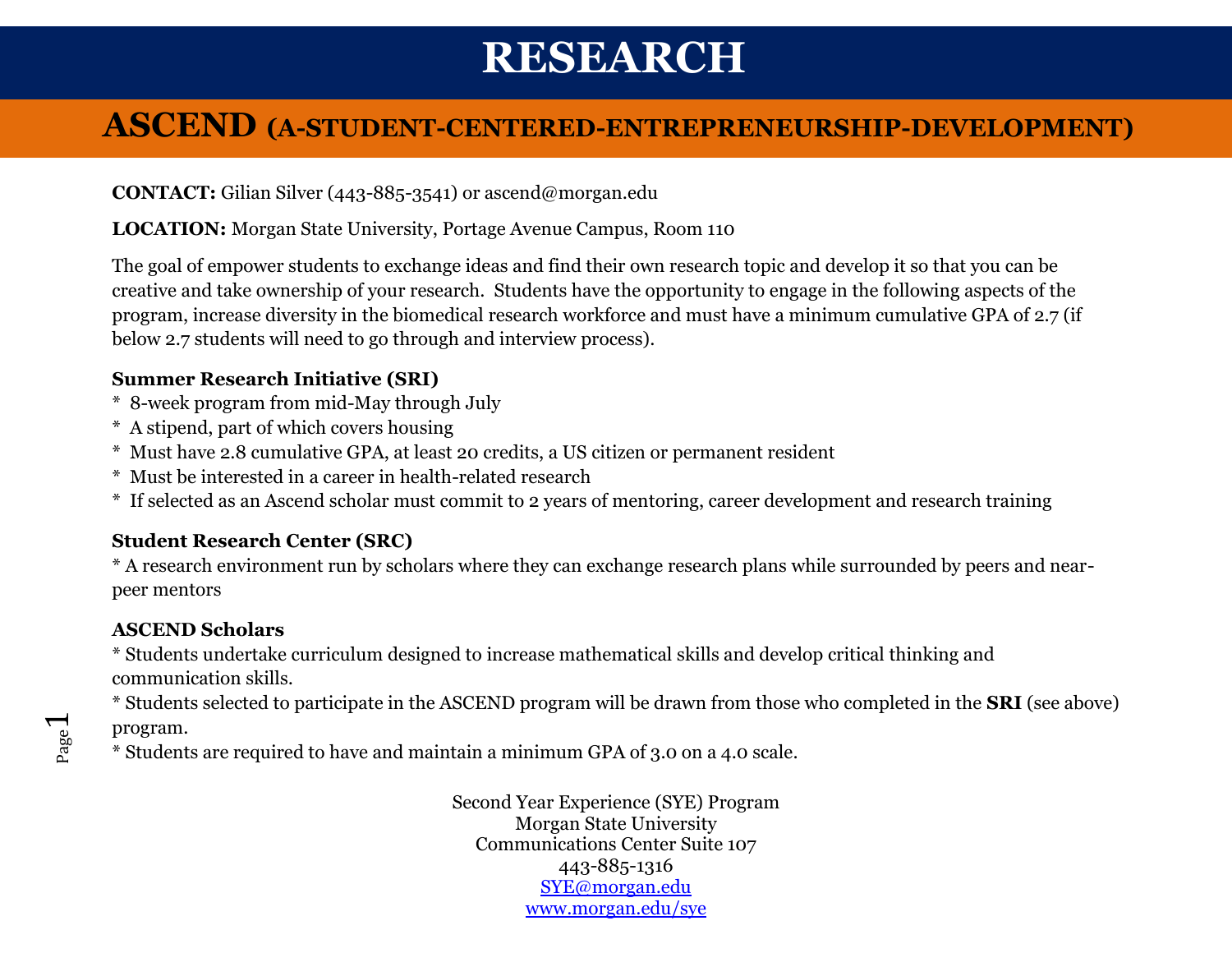### **EDUCATION RESEARCH**

**CONTACT:** Dr. Omari Jackson (Assistant Professor of Advanced Studies, Leadership and Policy)

**PHONE:** 443-885-5405 **EMAIL –** [Omari.Jackson@morgan.edu](mailto:Omari.Jackson@morgan.edu)

**LOCATION:** Banneker room 315 N, Morgan State University

Dr. Jackson is interested in working with students who are interested in learning educational research strategies. As a research assistant you will be working with Dr. Jackson on a qualitative research project that focuses on middle class blacks and their educational experiences in South Africa. You will learn how to conduct a literature review, how to read articles/books and highlight recurring themes. and transcribe tapes. This project is good for not only students who may be education majors but sociology majors as well. The time requirement and duration of your assistance is flexible.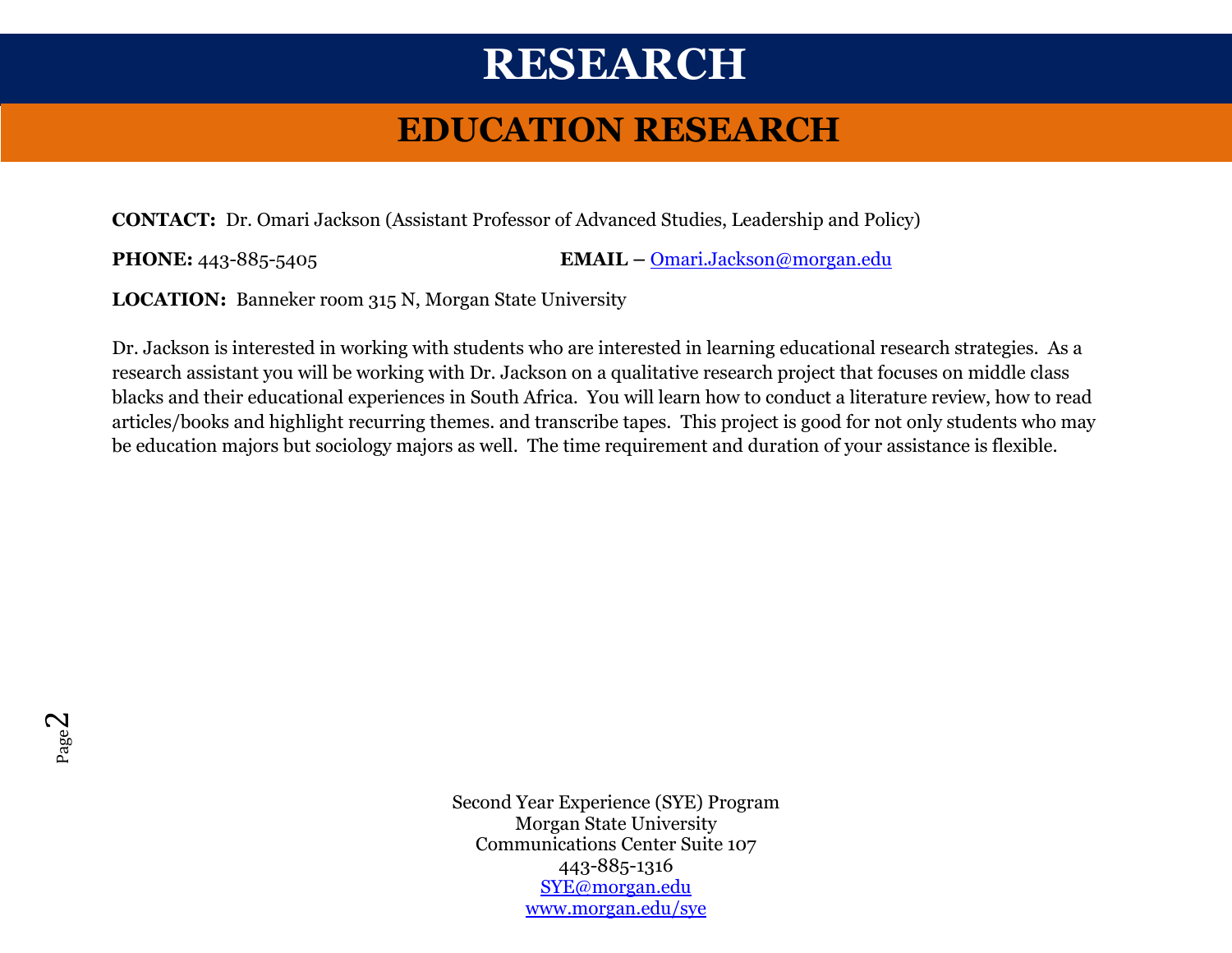### **"THE FOOD PROJECT'S" COMMUNITY SCHOOL MODEL**

CONTACT - Colonel Walter L. Holmes (215-264-5866)

EMAIL - FifthHouse93@Hotmail.com

WEBSITE - https://uempowerofmd.org/the-food-project-competency-based-learning

In partnership with Morgan Graduate Students, seeking Morgan Student volunteers to participate in a research and student development study in the design & implementation of "The Food Project's" Community School Model. The Community-based School is designed to serve as a bridge; a local education and career training system with an emphasis on Leadership, developing professional skills experimentally applied in real-world situations.

Open to all under-graduate students seeking to further their Community Organization & Management skills. You will serve as instructors and student mentors to support local youth to become community leaders. You will be involved as project managers in organizing and evaluating local Sustainable Development initiatives managed through a youth community-based operational structure.

Registration forms available @ https://uempowerofmd.org/the-food-project-registration or contact email above

Page ო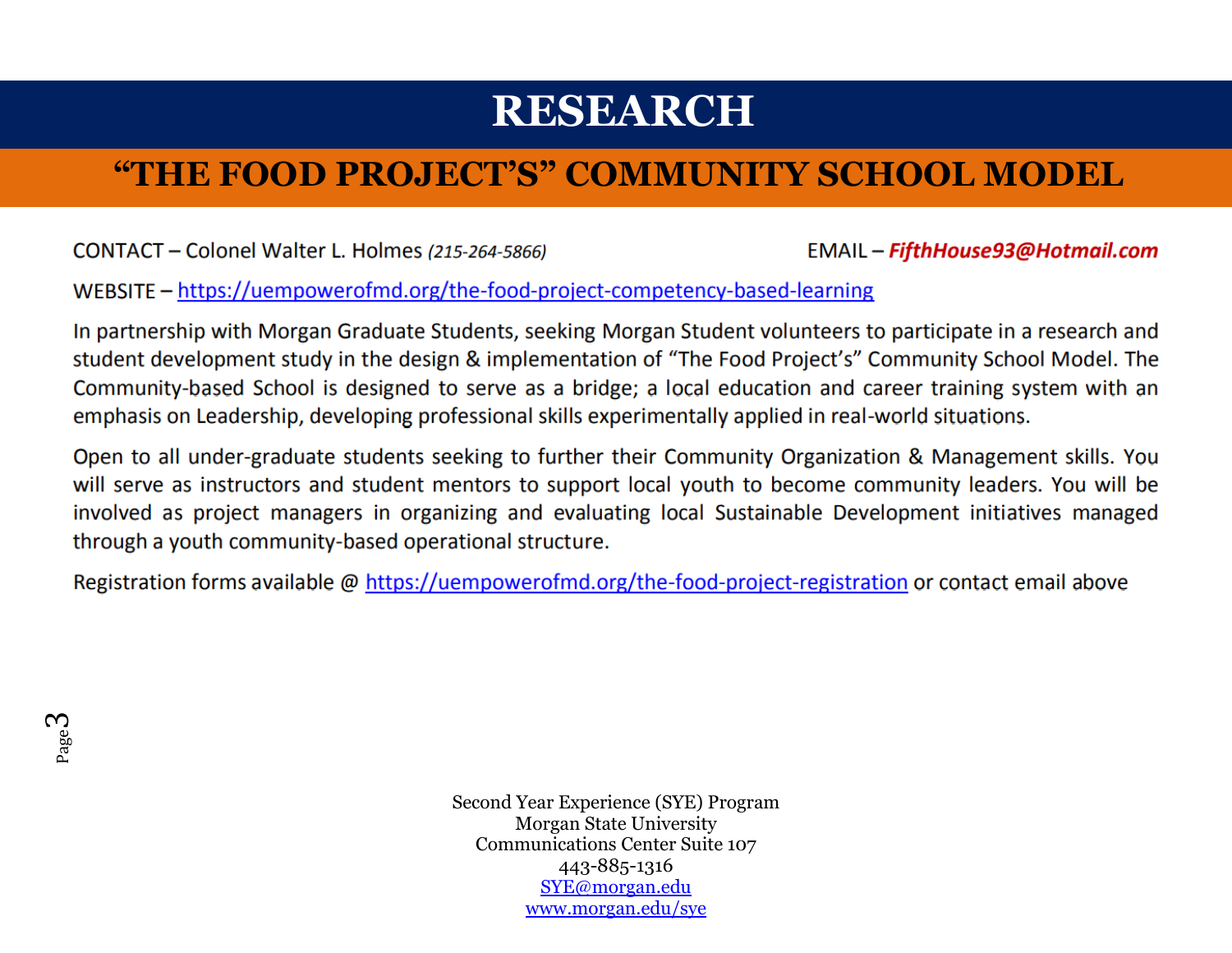### **"THE FOOD PROJECT'S" COMMUNITY SCHOOL MODEL**

| <b>REFERENCE</b>           | <b>PROJECT TITLE / OBJECTIVES</b>                                                                                                                                                             | <b>MORGAN VOLUNTEER DUTIES &amp; RESPONSIBILITIES</b>                                                                                                                                                                                                                                                                   |
|----------------------------|-----------------------------------------------------------------------------------------------------------------------------------------------------------------------------------------------|-------------------------------------------------------------------------------------------------------------------------------------------------------------------------------------------------------------------------------------------------------------------------------------------------------------------------|
| Task# 1111<br>through 1116 | <b>Community Directors are Student</b><br>Leadership positions obtained<br>through merit. To define & evaluate<br>Director duties & responsibilities<br><b>Registration thru April 1 2021</b> | Morgan SYE volunteers will fill various Project Management roles<br>within a structured Community-based Managerial Hierarchy. You<br>will lead research or project implementation teams to achieve well-<br>defined operational or sustainable development objectives                                                   |
| Task# 1211<br>through 1216 | Sustainable Water Supply System<br>Research Study of Baltimore Water<br>System, Water Quality & Sourcing<br><b>Registration thru April 1 2021</b>                                             | Morgan SYE volunteers will fill various Class Instructor & Project<br>Manager roles within a structured professional environment. You<br>will teach prepared in-person & ZOOM lessons and lead research or<br>project implementation teams to achieve well-defined operational<br>or sustainable development objectives |
| Task# 1231<br>through 1233 | Vertical Gardening project is the<br>design, construction &<br>management of a Community-run<br><b>Vertical Garden System</b><br><b>Registration thru May 1 2021</b>                          | Morgan SYE volunteers will fill various Class Instructor & Project<br>Manager roles within a structured professional environment. You<br>will teach prepared in-person & ZOOM lessons and lead research or<br>project implementation teams to achieve well-defined operational<br>or sustainable development objectives |
| Task# 1241<br>through 1244 | Engineering & Local Infrastructure<br><b>Registration thru July 1 2021</b>                                                                                                                    | Morgan SYE volunteers will fill various Class Instructor & Project<br>Manager roles within a structured professional environment. You<br>will teach prepared in-person & ZOOM lessons and lead research or<br>project implementation teams to achieve well-defined operational<br>or sustainable development objectives |